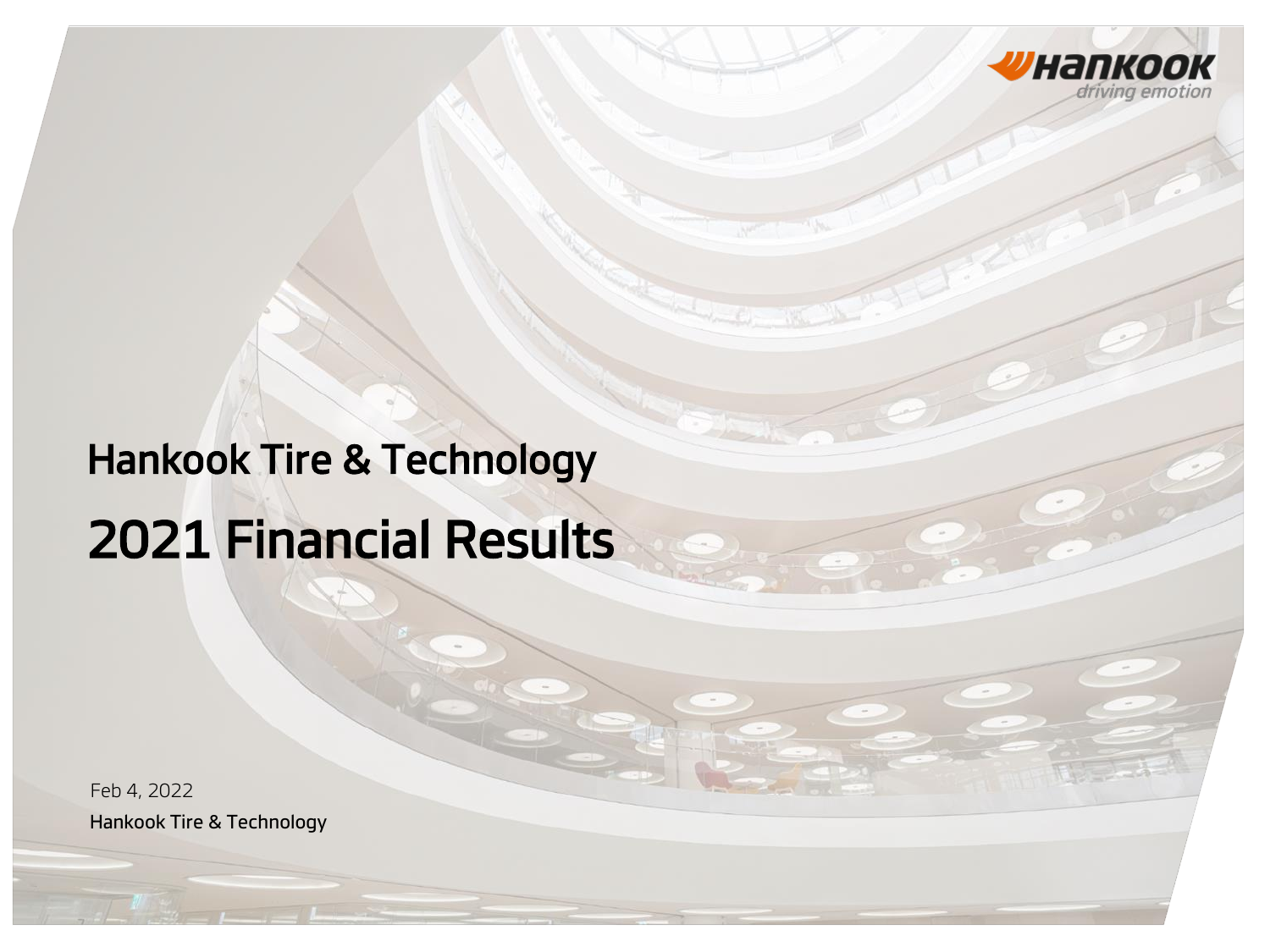The information in this presentation is based upon management forecasts and reflects prevailing conditions and our views as of this date, all of which are accordingly subject to change. In preparing this presentation, we have relied upon and assumed, without independent verification, accuracy and completeness of all information available from public sources of which was provided by us or which was reviewed by us.

The information in this presentation does not take into account the effects of a possible transaction or transactions involving an actual or potential change of control, which may have significant valuation and other effects.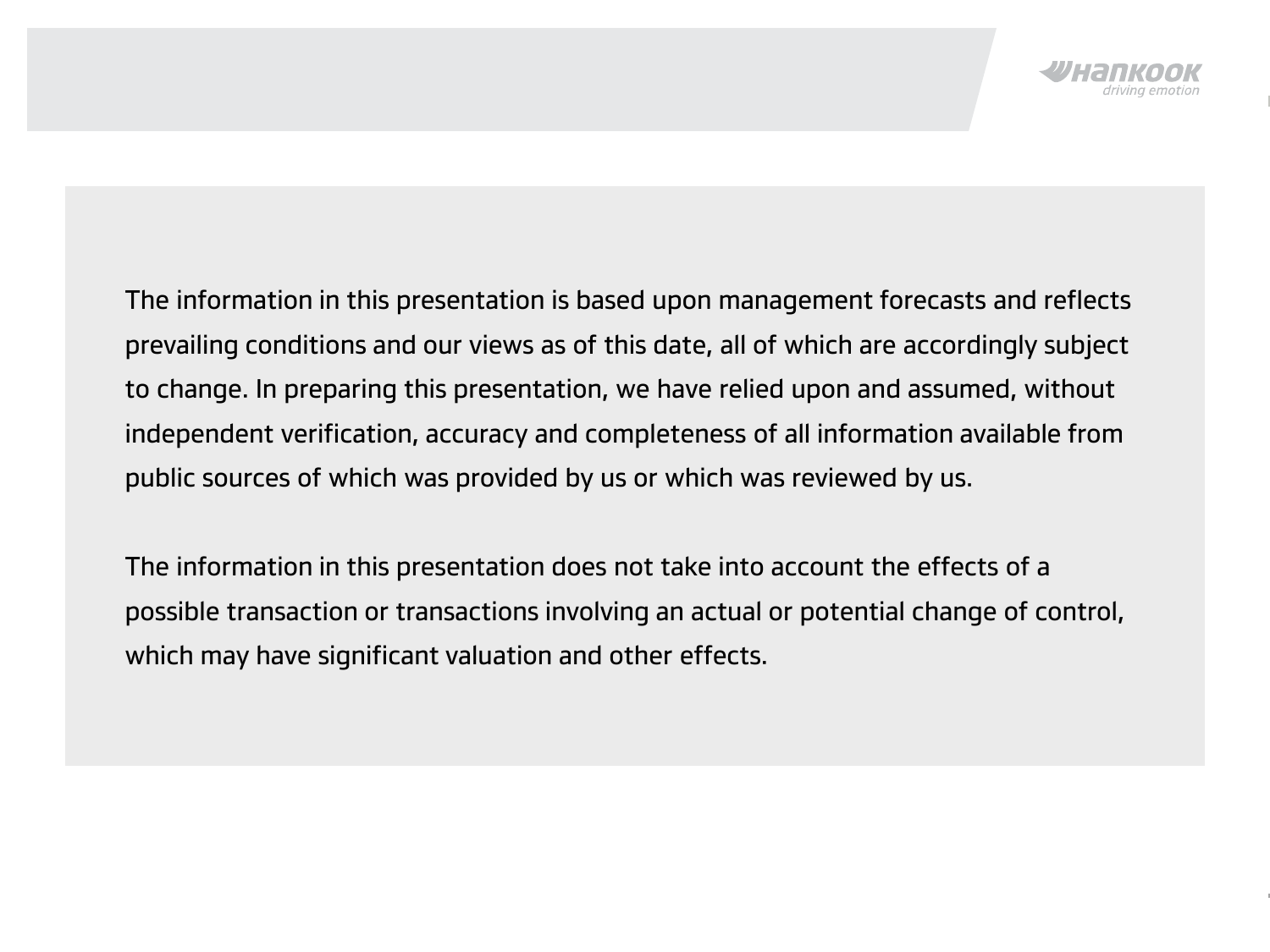

- I. 2021 Annual Highlights
- II. 4Q Financial Results
- III. 2022 Outlook
- IV. 2021 ESG Highlights
- V. Appendix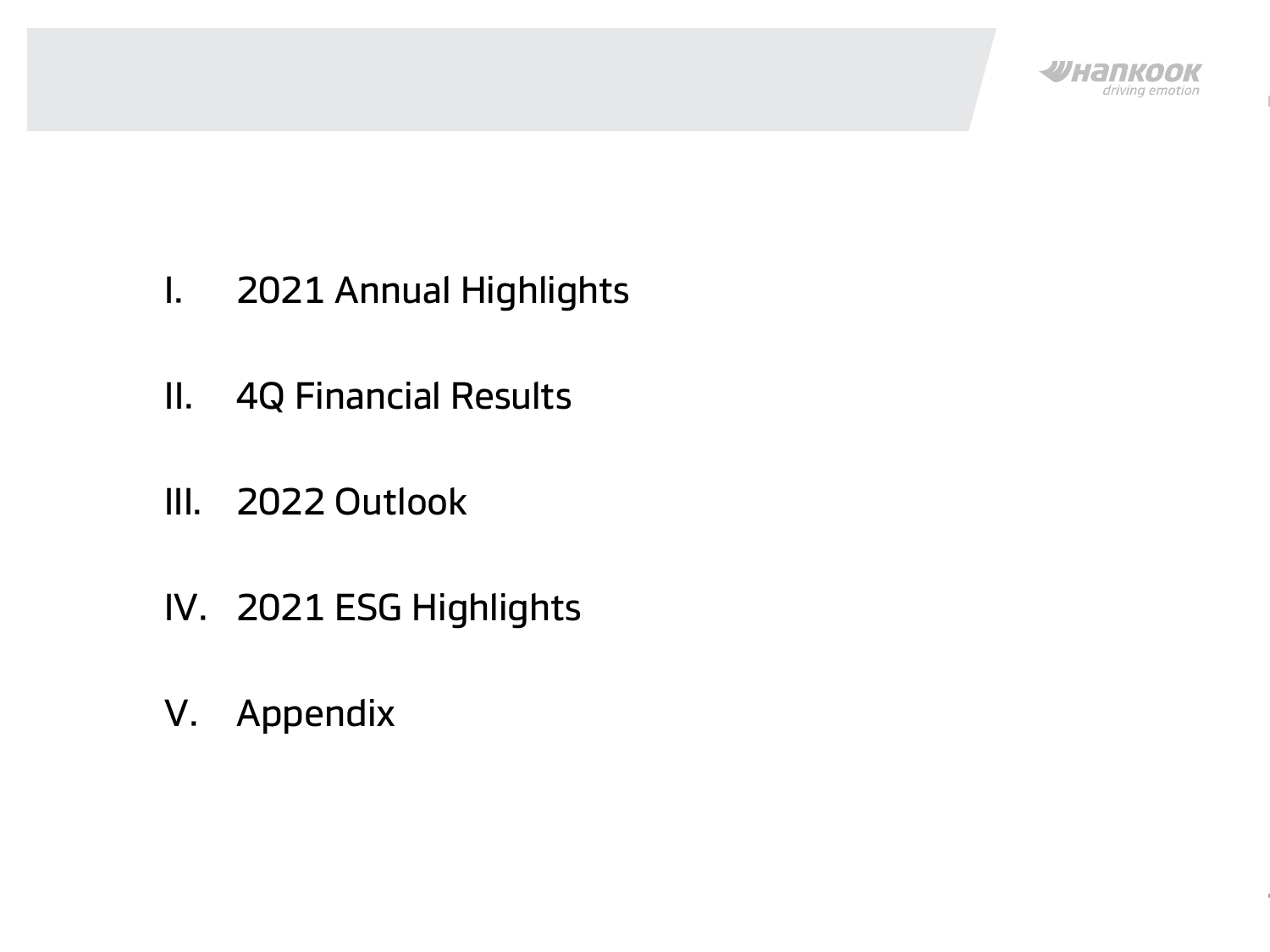## I. 2021 Annual Highlights



|                         |                    |                    |          | [100 Million KRW, %] |
|-------------------------|--------------------|--------------------|----------|----------------------|
|                         | 2020               | 2021               | YoY      |                      |
| <b>Sales</b>            | 64,531             | 71,423             | $+10.7%$ |                      |
| <b>COGS</b>             | 45,501<br>(70.5%)  | 51,938<br>(72.7%)  | $+14.1%$ |                      |
| <b>Operating Profit</b> | 6,283<br>(9.7%)    | 6,418<br>$(9.0\%)$ | $+2.2%$  |                      |
| <b>Ordinary Profit</b>  | 5,783<br>$(9.0\%)$ | 7,193<br>(10.1%)   | $+24.4%$ |                      |
| <b>EBITDA</b>           | 12,558<br>(19.5%)  | 12,341<br>(17.3%)  | $-1.7%$  |                      |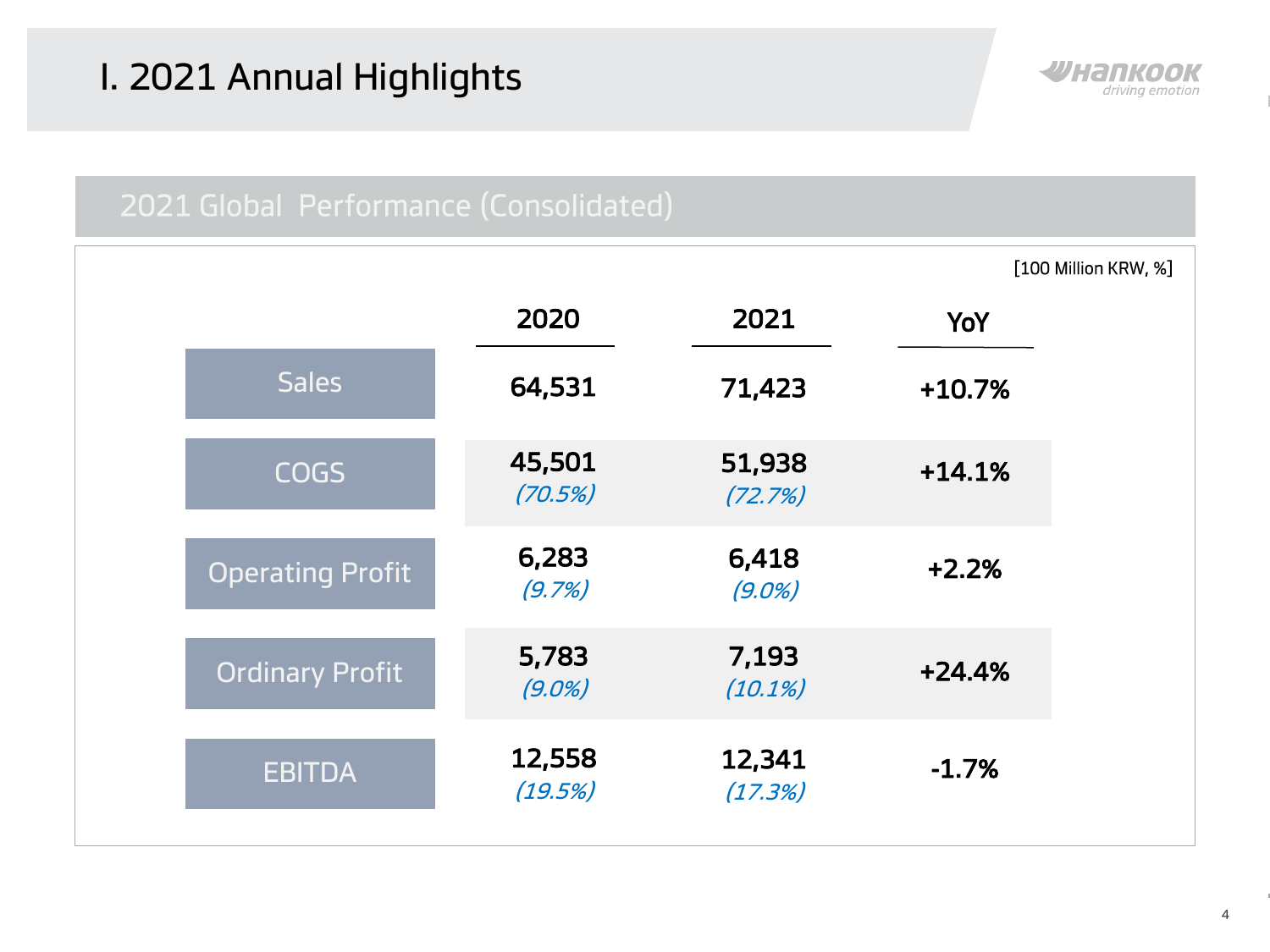## I. 2021 Annual Highlights



#### Market Environment

- Tire market shows mixed trends with strong recovery in RE market and slow OE market with prolonged auto semiconductor shortage
- **Tire industry conducts price hikes with continued rise in costs**
- Resurgence of COVID-19 and global supply chain disruptions slows global growth

#### Business Results

- Sales of 7 trillion 142 billion KRW up 10.7% YoY
- Improved pricing and robust growth in 1H offset negative volume growth in 2H
- Operating profit of 641.8 billion KRW, OPM of 9.0%
- **Unprecedented rise in costs, global supply chains constraints and labor strike at Korean** plants minimized positive pricing effects

### Business Highlights

- Sales ratio of ≥18inch within PCLT increased to 37.7% up 3.1%p
- **Increased competitiveness for SUVs, high-performance vehicles and EV fitments**
- Recognition for quality and performance by renowned car magazines
- **EXT** Listed in DJSI World for sixth consecutive year, ranking highest among auto components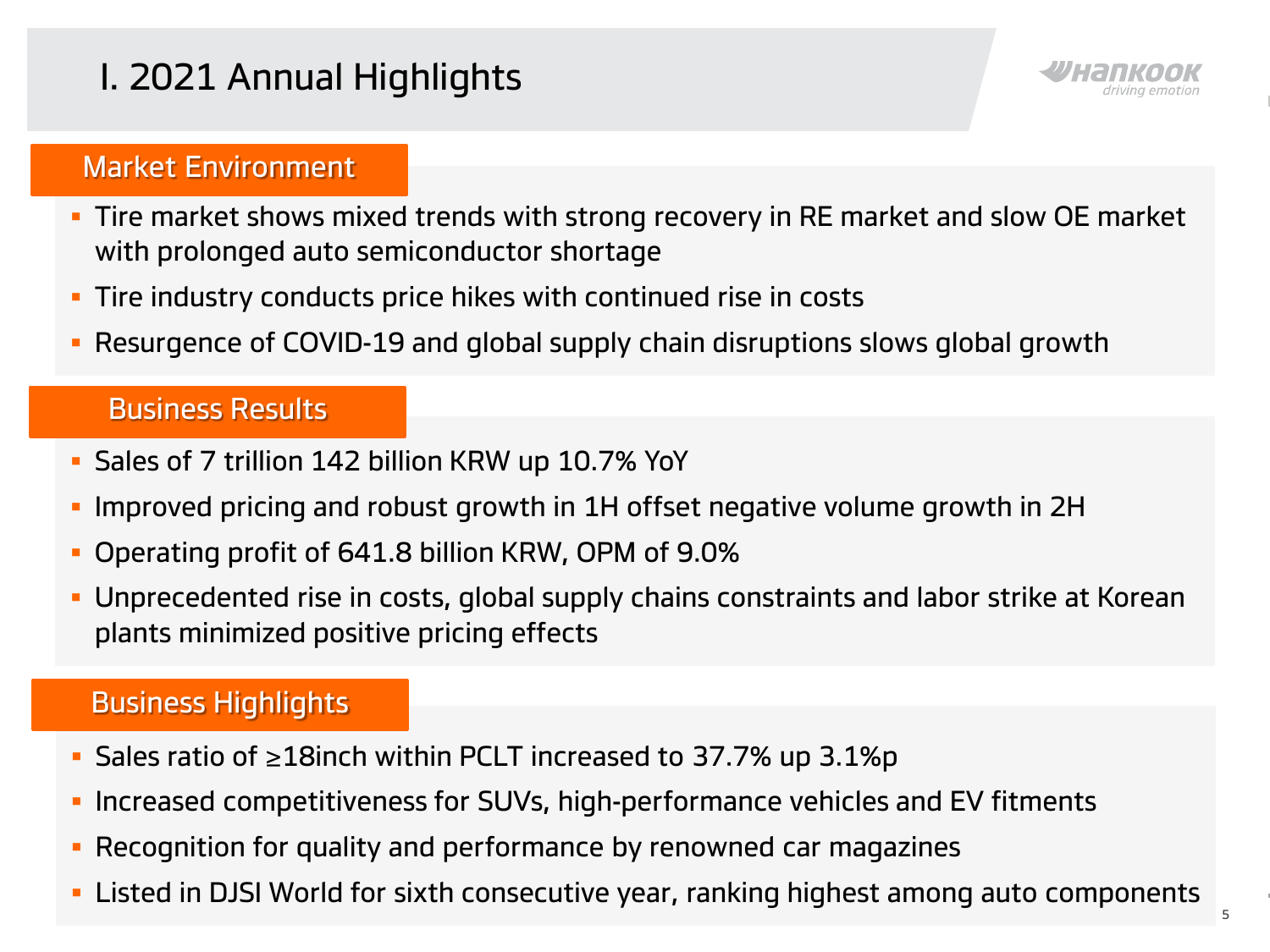## II. Financial Results – 2021 4th Quarter Results

- **Despite volume decline caused by global supply chain bottlenecks and continued auto** semiconductor shortage, improved pricing in major markets brought sales growth YoY
- Unparalleled rise of freight and raw material cost, followed by a labor strike in Korea hindered margins
- High inch segment growth continued with 2021 4Q Sales ratio of ≥18inch within PCLT at 38.9% up 1.5%p YoY

| [100 Million KRW, %]    | 2020 4Q           | 2021 3Q           | 2021 4Q           | YoY      | QoQ      |
|-------------------------|-------------------|-------------------|-------------------|----------|----------|
| <b>Sales</b>            | 17,668            | 18,294            | 18,896            | 7.0%     | 3.3%     |
| <b>COGS</b>             | 11,869<br>(67.2%) | 13,178<br>(72.0%) | 14,386<br>(76.1%) | 21.2%    | 9.2%     |
| <b>Operating Profit</b> | 2,274<br>(12.9%)  | 1,808<br>(9.9%)   | 880<br>(4.7%)     | $-61.3%$ | $-51.3%$ |
| Ordinary Profit         | 1,829<br>(10.3%)  | 2,272<br>(12.4%)  | 851<br>(4.5%)     | $-53.4%$ | $-62.5%$ |
| <b>EBITDA</b>           | 3,748<br>(21.2%)  | 3,286<br>(18.0%)  | 2,372<br>(12.6%)  | $-36.7%$ | $-27.8%$ |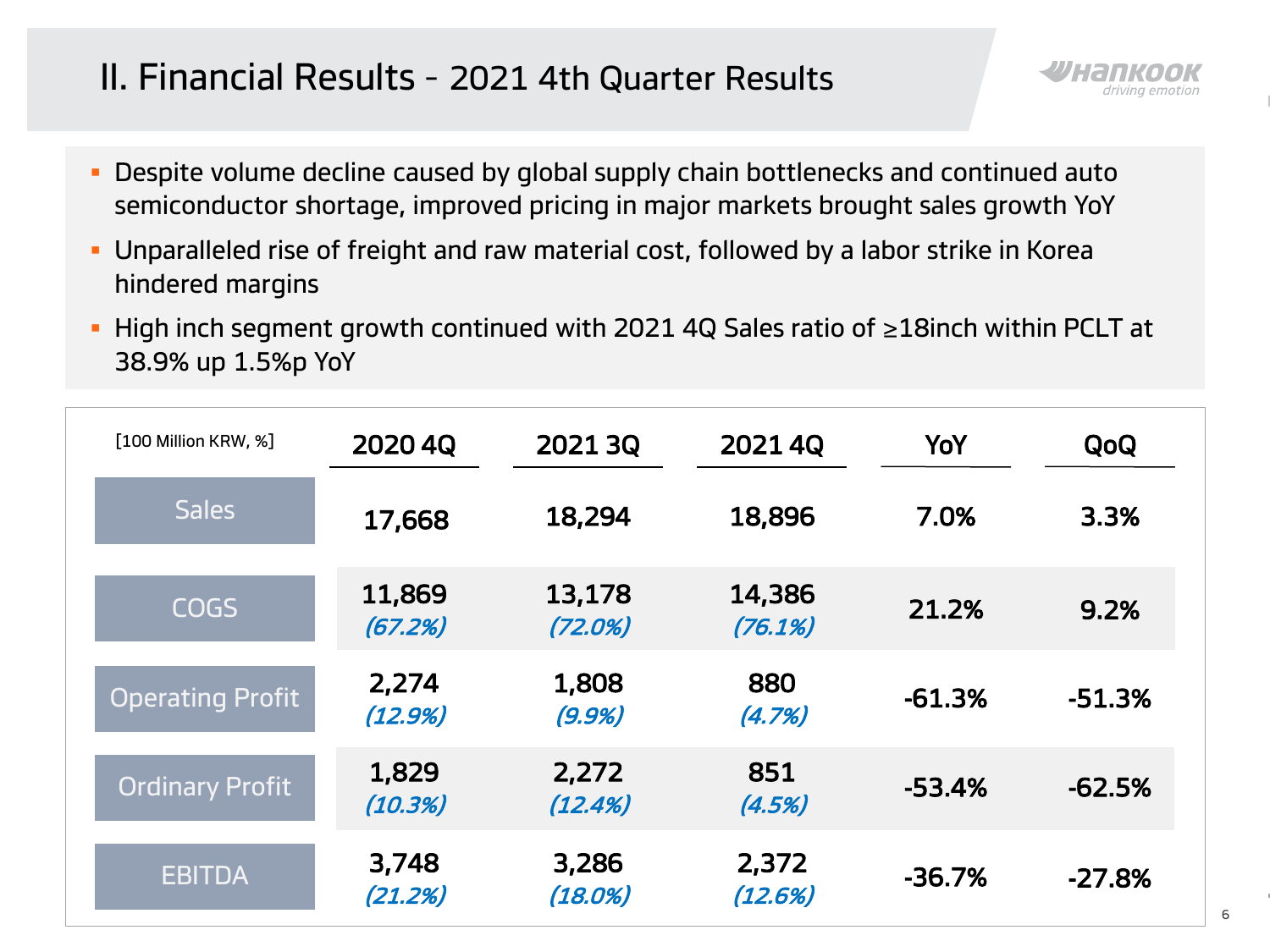## II. 4Q Financial Results – Regional Performance







- RE sales decline from slow market trends and labor strike
- Decline in OE sales with lingering chip shortage
- Slowing economy and weak consumer sentiment lowered RE sales, but inch-mix showed impressive growth
- Although OE sales remain low YoY, sales improved QoQ with semiconductor availability stabilizing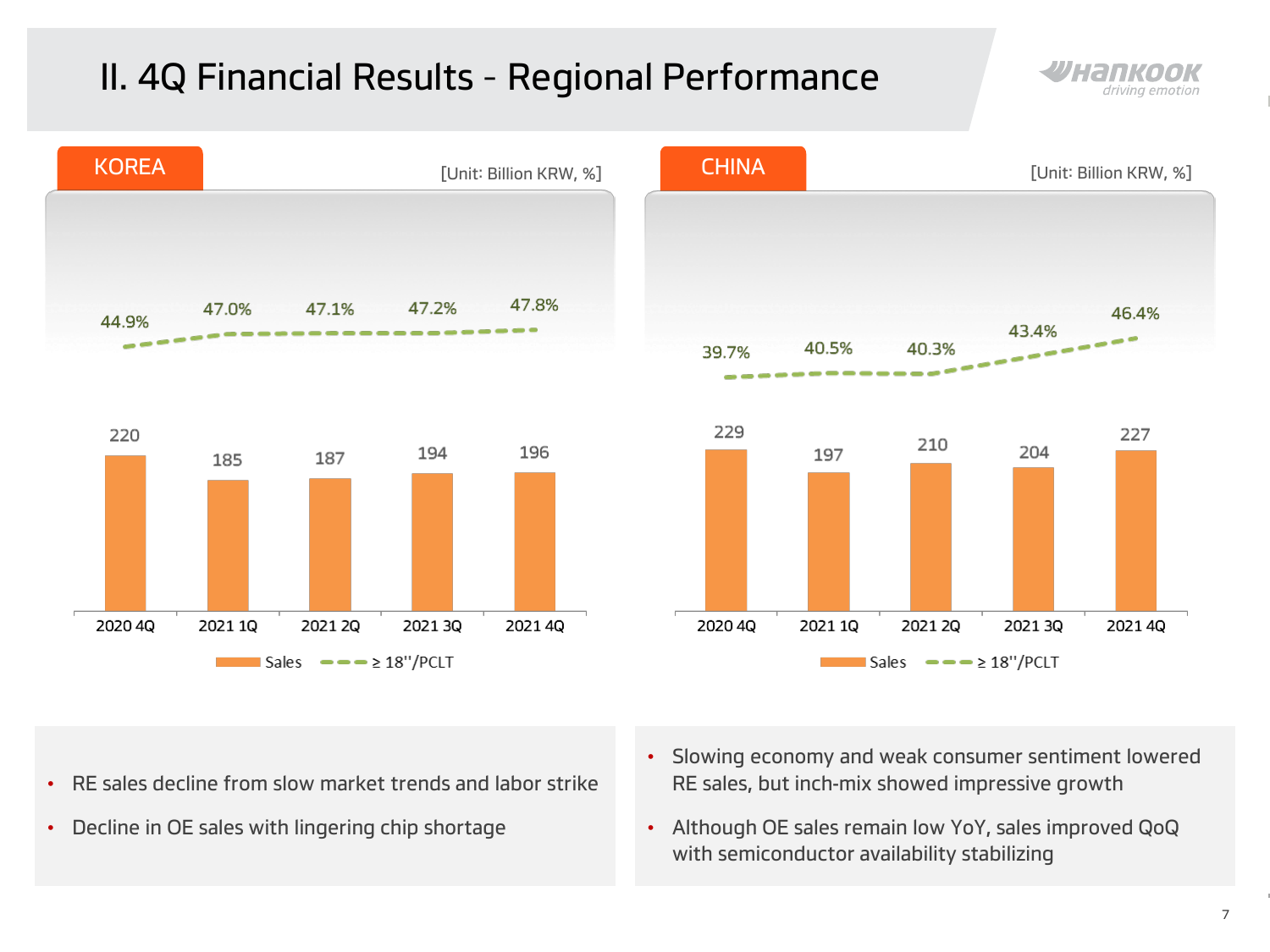## II. 4Q Financial Results – Regional Performance







- RE sales grew YoY with decent volume growth and improved pricing offset logistic disturbance effect
- Although OE sales remain low YoY, sales improved QoQ with semiconductor availability stabilizing
- Despite elevated supply chain constraints, RE sales showed growth YoY with better pricing
- Auto semiconductor shortage continued to lower OE sales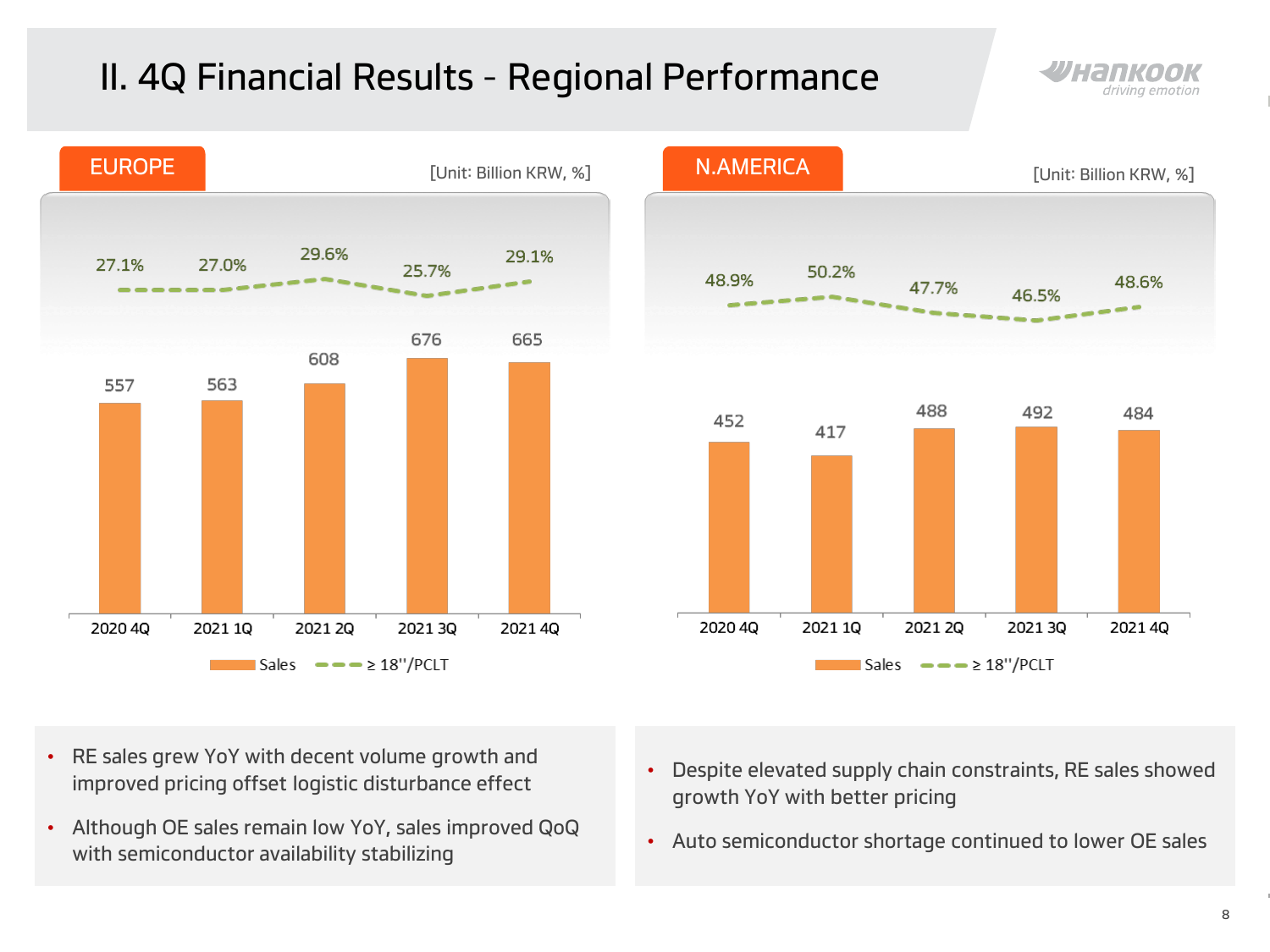

#### Business Environment

- $\checkmark$  Volatile business environment
- $\checkmark$  COVID-19 resurgence
- $\checkmark$  Unprecedented cost escalation (raw material, freight, energy, labor etc.)

### CHALLENGES OPPORTUNITIES

- Global tire market growth
- Opportunity to reposition brand
- $\checkmark$  EV market growth
- $\checkmark$  Investment of sustainable growth opportunities

#### 2022 TARGET

- Targeting double-digit growth in sales YoY for 2022  $\triangleright$  Volume growth above market demand, additional price hikes and improved product-mix
- Further increase of High Inch ( $\geq$ 18 inch) sales ratio within PCLT  $\triangleright$  2019 32% → 2020 35% → 2021 38% → 2022 target 42%
- Sales ratio target of Future Growth Segment\* within PCLT  $\rhd$  2020 34% → 2021 37% → 2022 target 42%

\* Future Growth Seg: EV & i-Seg (BEV, Runflat, Sealant, Foam tech), SUV, PUP

Over 450 billion KRW expected for maintenance and modernization in 2022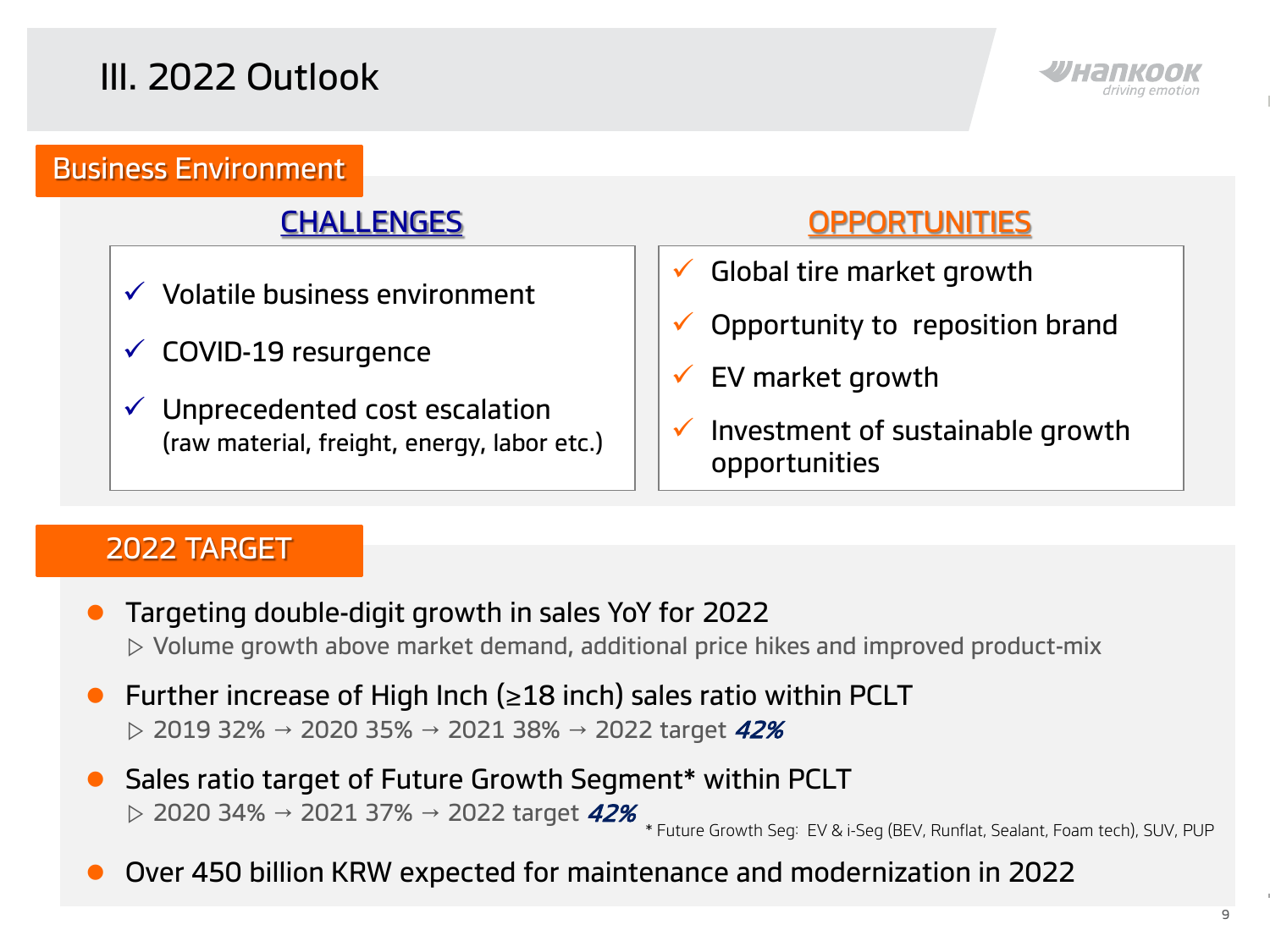## IV. 2021 ESG Highlights



#### ESG Implementation

- Gender diversity on the BOD
- Established ESG Committee under the BOD
- Directors & Officers Liability Insurance
- Strengthens sustainable natural rubber policy in compliance with Global Platform for Sustainable Natural Rubber (GPSNR).

#### ESG Recognition

- Dow Jones Sustainability™ World Index (DJSI World) for 6 consecutive years ▷ Ranked on top of Auto Components Industry
- EcoVadis highest CSR ratings for 3 consecutive years  $\triangleright$  2021 platinum medal, awarded to only top 1% in each industry
- ISCC(International Sustainability & Carbon Certification) Plus ▷ Kinergy 4S 2 All-Weather tires a representative product made of sustainable raw materials, was recognized for its outstanding performance by Europe's renowned car magazines

#### Member of

#### Dow Jones **Sustainability Indices**

Powered by the S&P Global CSA

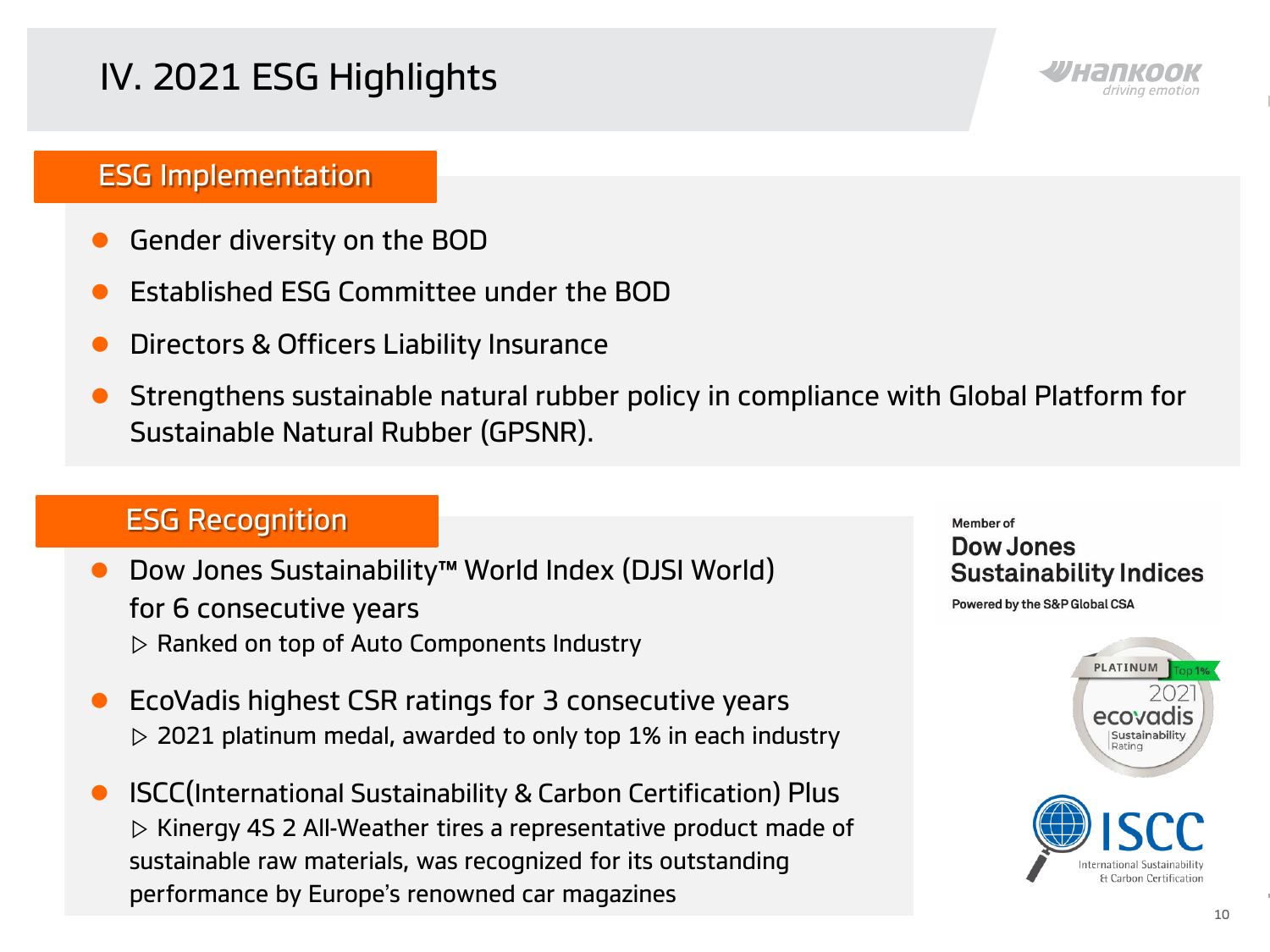

**Hankook Tire & Technology**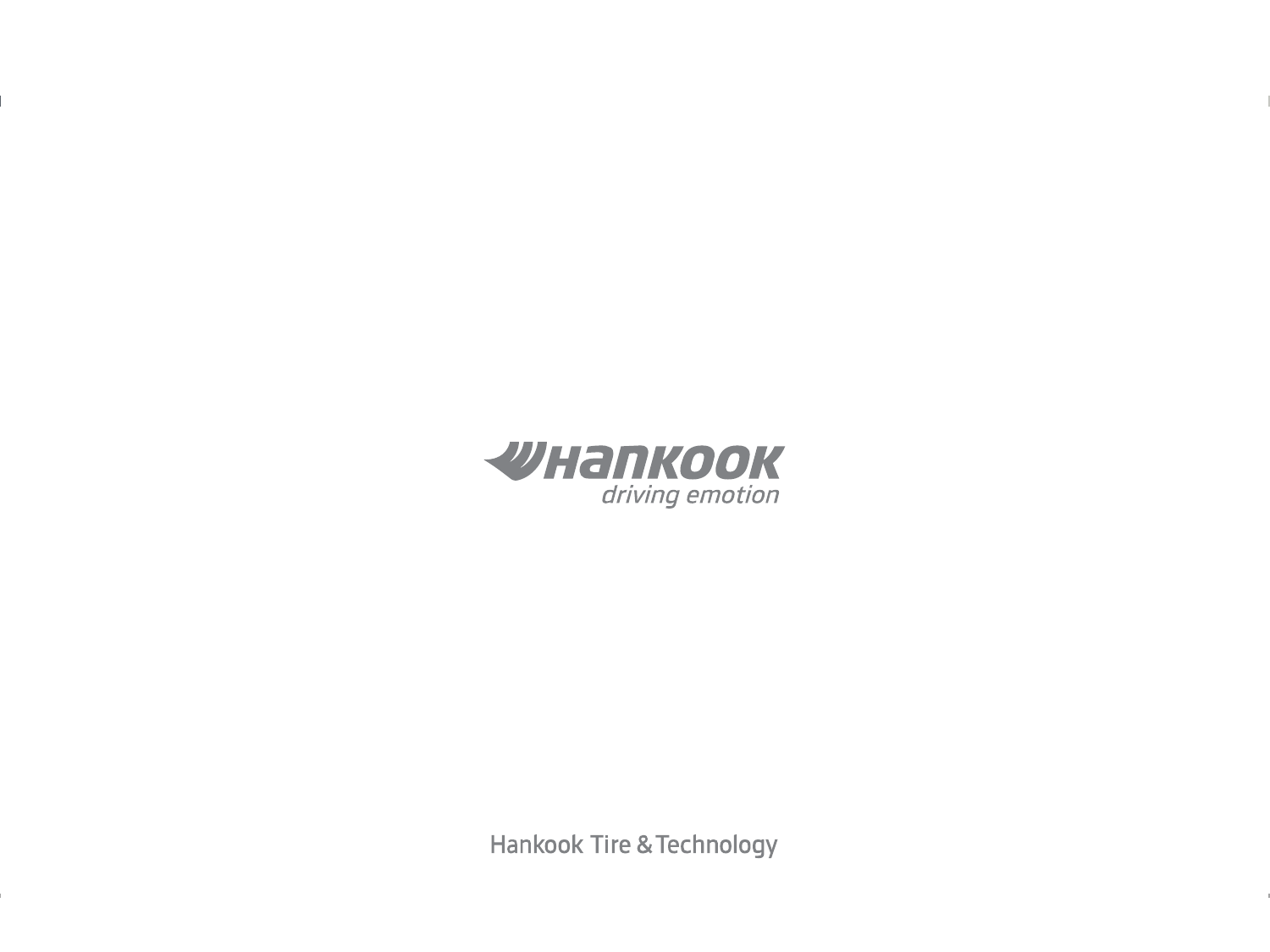## IV. Appendix - Raw Material Trend

- N/R : Due to the raw material inflation trend, SICOM TSR20 prices were up 4.2% QoQ in 2021 4Q 2022 1Q prices will be dependent on the level of Chinese demand and inflation
- S/R : BD prices in U.S. and Europe has stabilized, thus BR prices were down 1.0% QoQ in 2021 4Q China's power crunch caused BR supply shortage maintained prices above\$2,000 2022 1Q prices are expected to decline with stabilization of BR supply in China
- C/B : Rising oil prices and increased marine fuel oil demand continue to push up FCC oil and CBO prices CBO Index has rose 8.3% QoQ in 2021 4Q, and this uptrend is expected to continue into 2021 1Q High LSFO demand caused by climate regulations and green investments may further drive up price



#### Raw material price trend

Note1) TSR20 : SICOM Price (Natural Rubber) Note3) Carbon Black Fuel Oil : Index price of refined oil Note2) BR(Butadiene Rubber) : ICIS CFR NE/SE Asia average price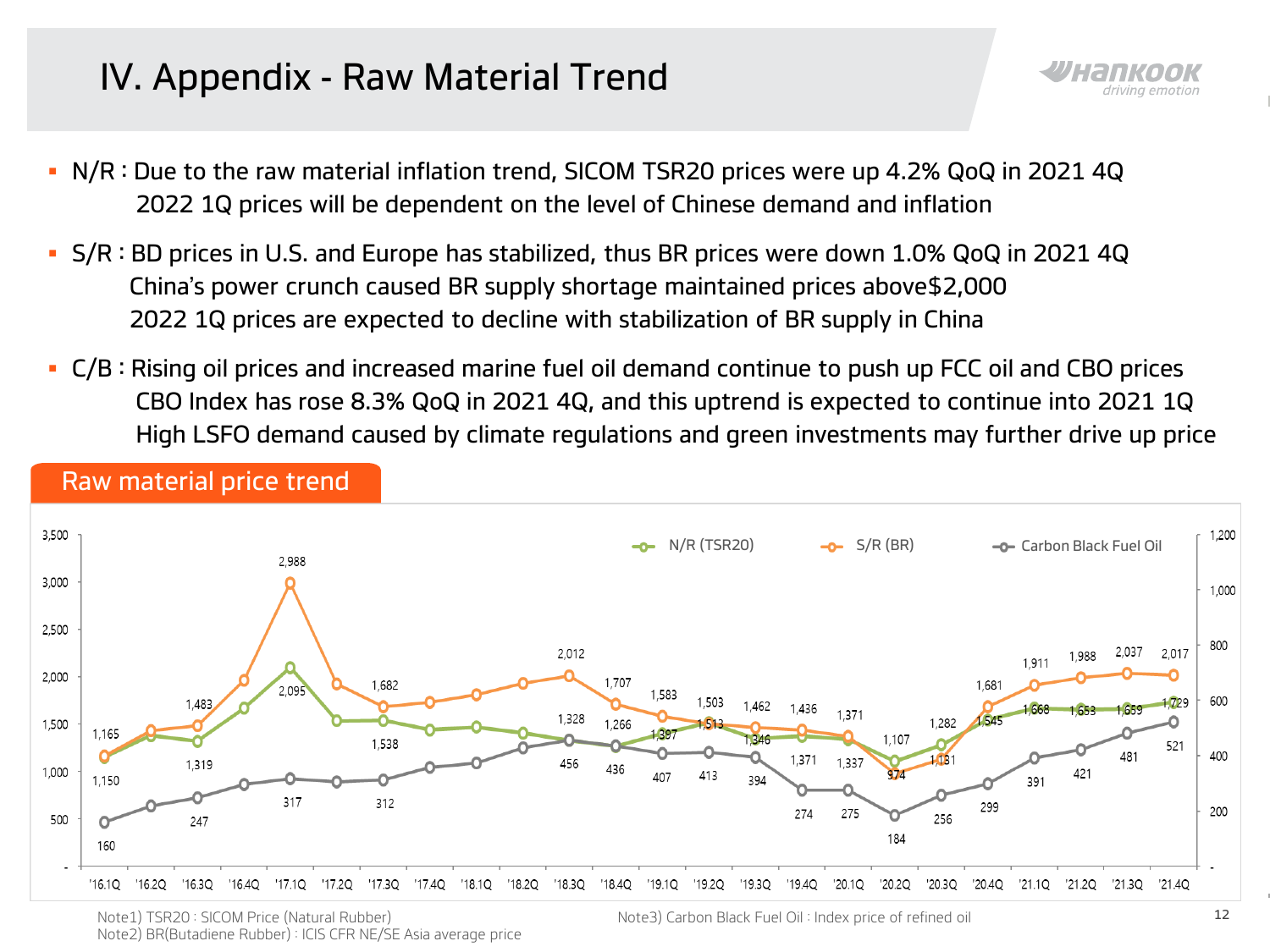## V. Appendix – Consolidated B/S



|  | [100 Million KRW] |  |
|--|-------------------|--|
|--|-------------------|--|

|                                                          | 2020     |        | 2021     |        | Diff.  |         |  |
|----------------------------------------------------------|----------|--------|----------|--------|--------|---------|--|
|                                                          | Amt      | %      | Amt      | %      | Amt    | %       |  |
| <b>Assets</b>                                            | 106,585  | 100.0% | 116,383  | 100.0% | 9,798  | 9.2%    |  |
| <b>Current Assets</b>                                    | 46,882   | 44.0%  | 54,405   | 46.7%  | 7,523  | 16.0%   |  |
| Cash and cash equivalents                                | 10,609   | 10.0%  | 10,620   | 9.1%   | 11     | 0.1%    |  |
| Short-term financial assets                              | 2,398    | 2.2%   | 4,800    | 4.1%   | 2,402  | 100.2%  |  |
| Trade and other receivables                              | 13,144   | 12.3%  | 14,266   | 12.3%  | 1,122  | 8.5%    |  |
| Inventories                                              | 15,628   | 14.7%  | 19,091   | 16.4%  | 3,463  | 22.2%   |  |
| Other current assets                                     | 5,103    | 4.8%   | 5,628    | 4.8%   | 525    | 10.3%   |  |
| <b>Non-current Assets</b>                                | 59,703   | 56.0%  | 61,979   | 53.3%  | 2,276  | 3.8%    |  |
| Tangible, Intangible assets and<br>Investment properties | 42,867   | 40.2%  | 42,146   | 36.2%  | $-721$ | $-1.7%$ |  |
| Investments in associates                                | 10,708   | 10.0%  | 11,846   | 10.2%  | 1,138  | 10.6%   |  |
| Other non-current assets                                 | 6,128    | 5.7%   | 7,987    | 6.9%   | 1,859  | 30.3%   |  |
| <b>Liabilities</b>                                       | 32,464   | 30.5%  | 34,273   | 29.4%  | 1,809  | 5.6%    |  |
| <b>Current Liabilities</b>                               | 17,810   | 16.7%  | 18,048   | 15.5%  | 238    | 1.3%    |  |
| <b>Non-Current Liabilities</b>                           | 14,654   | 13.7%  | 16,225   | 13.9%  | 1,571  | 10.7%   |  |
| <b>Shareholder's Equity</b>                              | 74,121   | 69.5%  | 82,111   | 70.6%  | 7,990  | 10.8%   |  |
| Debt                                                     | 17,190   |        | 18,140   |        |        |         |  |
| Net Debt                                                 | $-1,224$ |        | $-4,849$ |        |        |         |  |
| Liability Ratio                                          | 43.8%    |        | 41.7%    |        |        |         |  |
| Net Worth to Assets                                      |          | 69.5%  | 70.6%    |        |        |         |  |
| Net Debt Ratio                                           | Net Cash |        | Net Cash |        |        |         |  |